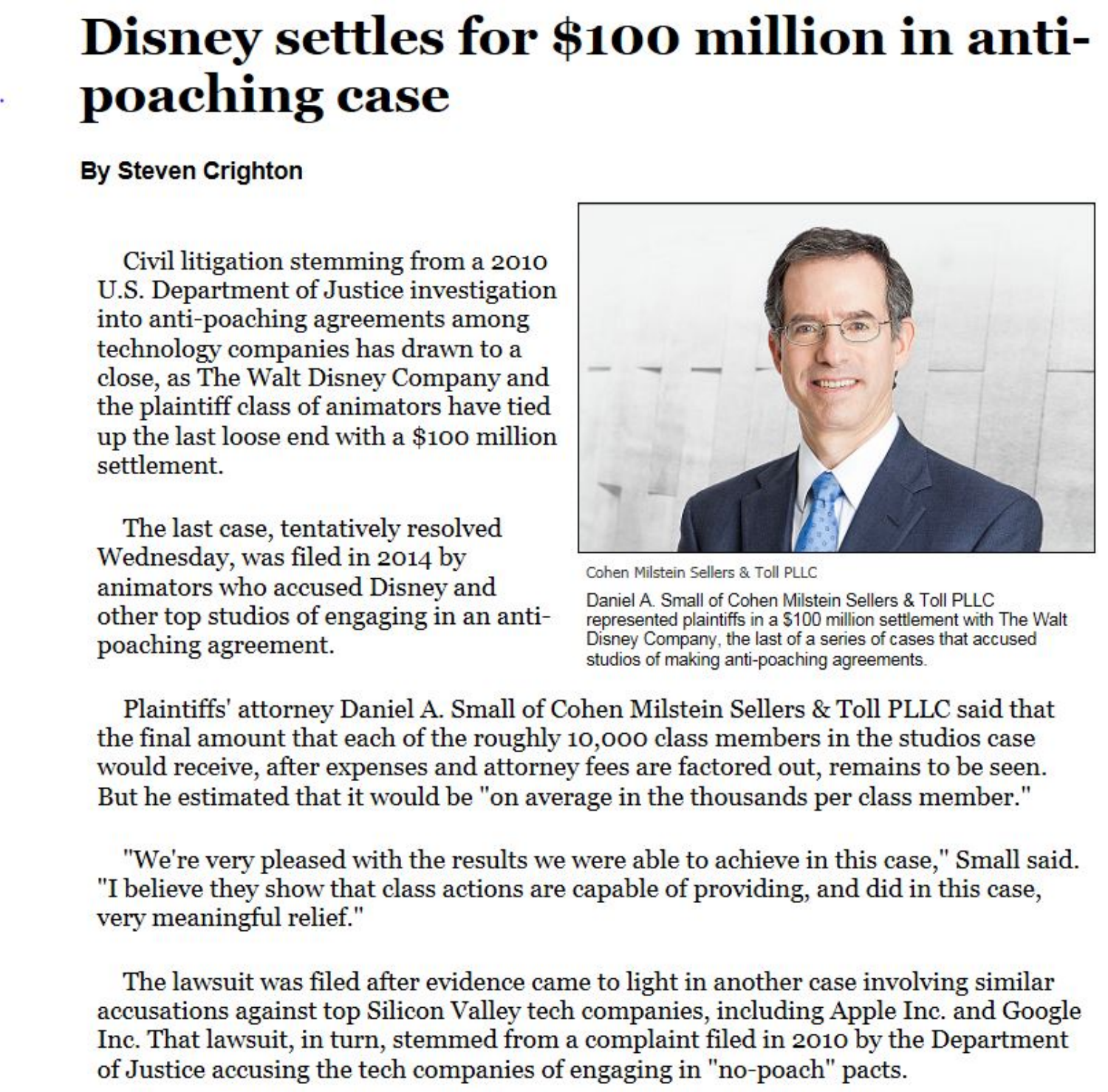Brian Kabateck, a partner at Kabatack Brown & Kellner LLP who was not involved in the cases, said the Disney settlement marks the end of the litigation stemming from the **2010** investigation and, at least for the immediate future, for California anti-poaching class actions.

"As we saw here and as we saw up in Silicon Valley, these are some very distinct business areas. There are two factors involved, where you're looking at a closed industry filled with very highly talented, highly desirable employees," Kabateck said. "It has to be that perfect mix of those two, and I don't think you're going to see it in a lot of areas."

The studio lawsuit, filed by digital animator Robert A. Nitsch, said the studios had entered into a "gentleman's agreement" where one studio would not try to poach employees from the others specifically to suppress the wages of animators and graphic designers.

The agreement allegedly dates back to the 198os when George Lucas, then head of Lucasfilm Ltd., and Steve Jobs, then head of Apple, agreed not to "raid each other's companies," the complaint said. The agreement was later extended to Disney, DreamWorks Animation SKG Inc., and Sony Pictures Animation, among others, according to the complaint. *Nitsch v. DreamWorks Animation SKG. Inc.,* 14-CVo4062 (N.D. Cal., filed Sept. 8, 2014).

Disney was the last studio to settle in the digital animators' case. Fox subsidiary Blue Sky Studios was the first to bow out, settling for \$5.9 million in April. Sony followed suit in June with a \$13 million settlement, and DreamWorks settled for \$5o million in October.

All told, the settlement for class members comes just short of \$170 million, which, according to court documents, is nearly one-third of the \$553.4 million a plaintiffs expert witness had testified the class was owed in damages.

The success of the lawsuit could encourage workers in the field to take a closer look at their employment agreements, Kabateck said, adding, "the world of entertainment employment is fertile" for future litigation.